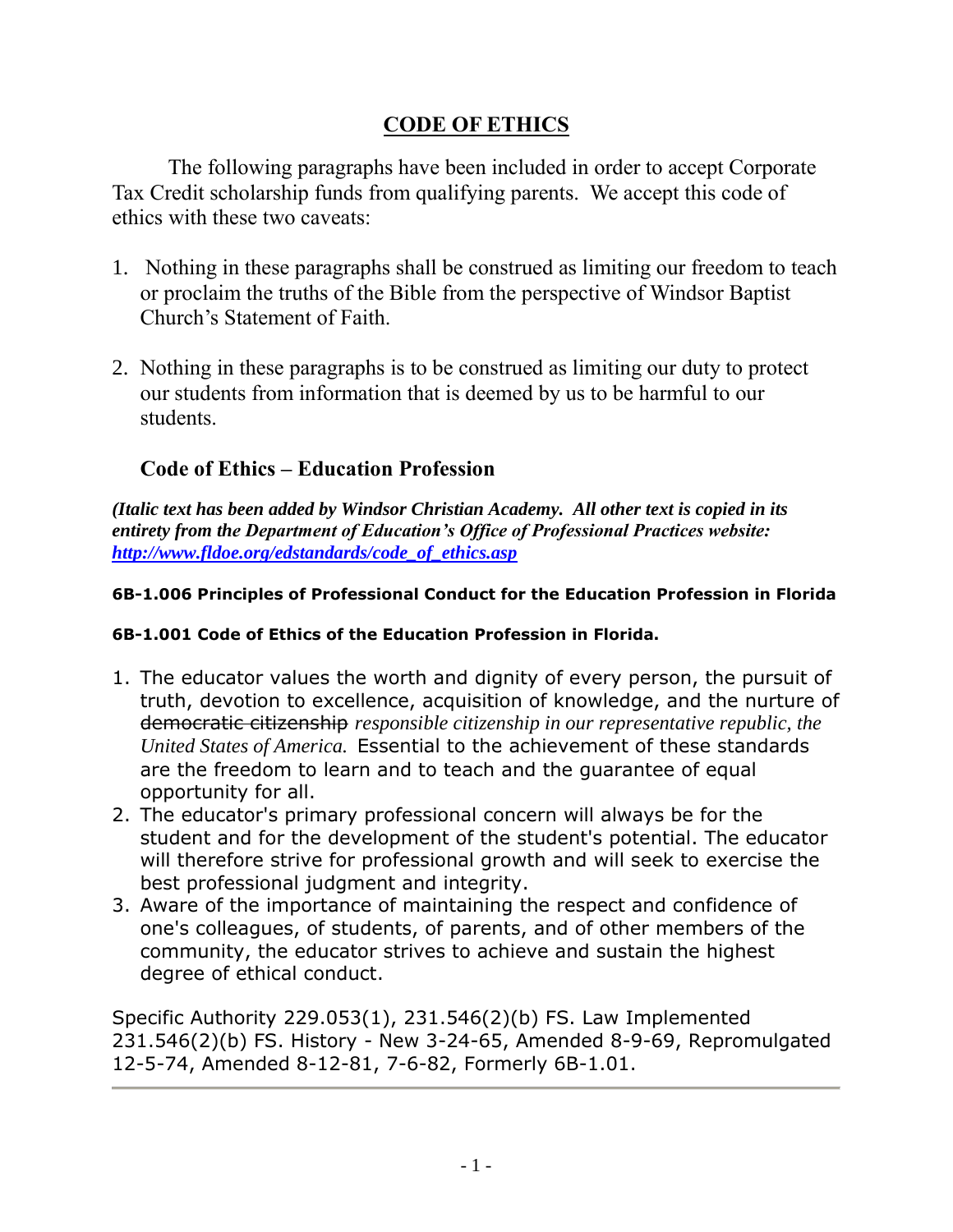#### **6B-1.006 Principles of Professional Conduct for the Education Profession in Florida.**

- 1. The following disciplinary rule shall constitute the Principles of Professional Conduct for the Education Profession in Florida.
- 2. Violation of any of these principles shall subject the individual to revocation or suspension of the individual educator's certificate, or the other penalties as provided by law.
- 3. Obligation to the student requires that the individual:
	- a. Shall make reasonable effort to protect the student from conditions harmful to learning and/or to the student's mental and/or physical health and/or safety.
	- b. Shall not unreasonably restrain a student from independent action in pursuit of learning *except in the area of learning to do evil as defined by the Bible*.
	- c. Shall not unreasonably deny a student access to diverse points of view. *Windsor Christian Academy's educators are encouraged to develop critical thinking skills in students by teaching them to test all points of view against the unchanging truth of the Bible.*
	- d. Shall not intentionally suppress or distort subject matter relevant to a student's academic program.
	- e. Shall not intentionally expose a student to unnecessary embarrassment or disparagement.
	- f. Shall not intentionally violate or deny a student's legal rights.
	- g. Shall not harass or discriminate against any student on the basis of race, color, religion, sex, age, national or ethnic origin, political beliefs, marital status, handicapping condition, sexual orientation, or social and family background and shall make reasonable effort to assure that each student is protected from harassment or discrimination. *This requirement shall not in any way prohibit or limit the teaching of the whole or any part of the Bible. Windsor Christian Academy makes no apology for the doctrines taught in the Bible.*
	- h. Shall not exploit a relationship with a student for personal gain or advantage.
	- i. Shall keep in confidence personally identifiable information obtained in the course of professional service, unless disclosure serves professional purposes or is required by law.
- 4. Obligation to the public requires that the individual:
	- a. Shall take reasonable precautions to distinguish between personal views and those of any educational institution or organization with which the individual is affiliated.
	- b. Shall not intentionally distort or misrepresent facts concerning an educational matter in direct or indirect public expression.
	- c. Shall not use institutional privileges for personal gain or advantage.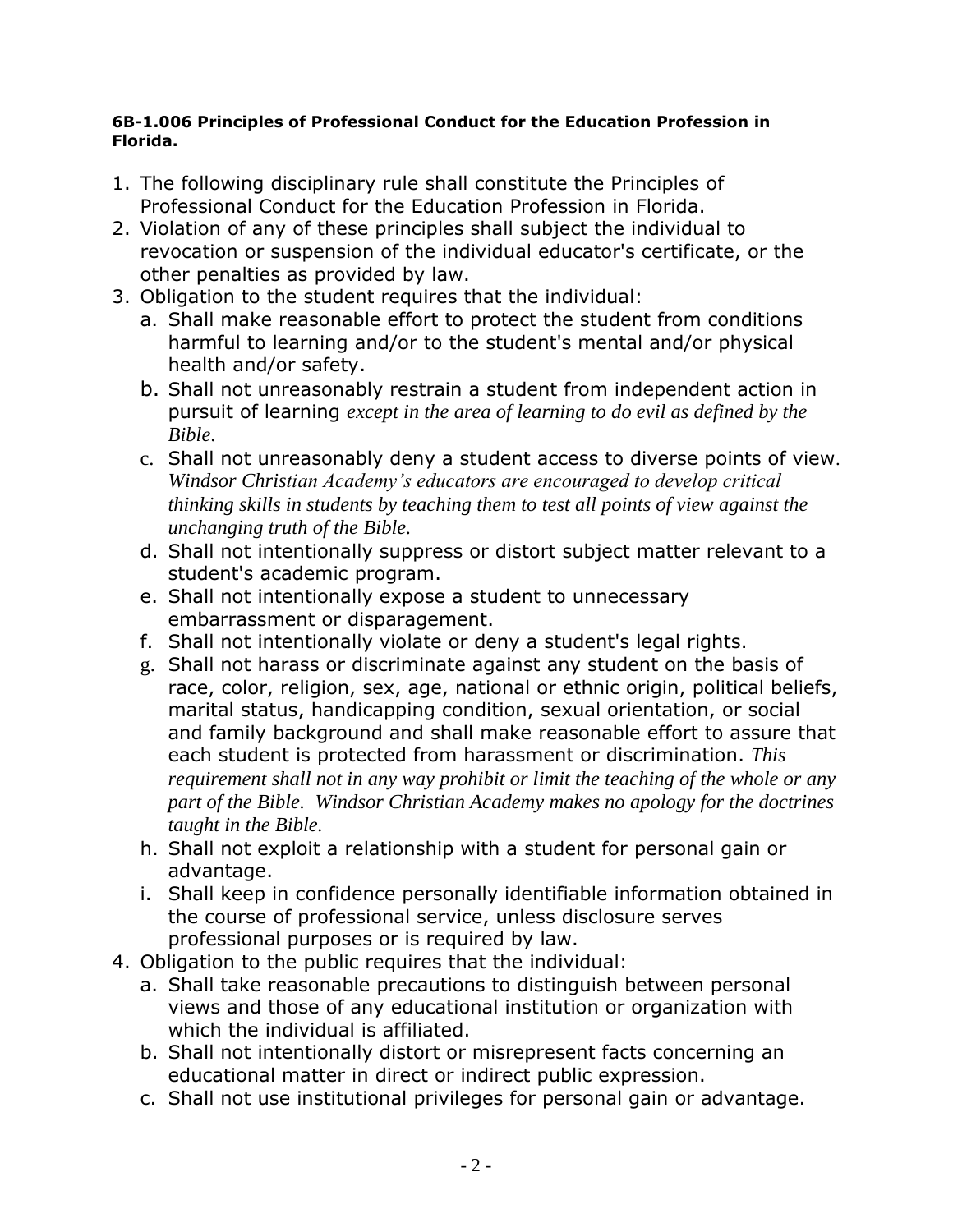- d. Shall accept no gratuity, gift, or favor that might influence professional judgment.
- e. Shall offer no gratuity, gift, or favor to obtain special advantages.
- 5. Obligation to the profession of education requires that the individual:
	- a. Shall maintain honesty in all professional dealings.
	- b. Shall not on the basis of race, color, religion, sex, age, national or ethnic origin, political beliefs, marital status, handicapping condition if otherwise qualified, or social and family background deny to a colleague professional benefits or advantages or participation in any professional organization. *This shall in no way deny Windsor Christian Academy the legal right to hire only those who adhere to Windsor Baptist Church's Statement of Faith.*
	- c. Shall not interfere with a colleague's exercise of political or civil rights and responsibilities.
	- d. Shall not engage in harassment or discriminatory conduct which unreasonably interferes with an individual's performance of professional or work responsibilities or with the orderly processes of education or which creates a hostile, intimidating, abusive, offensive, or oppressive environment; and, further, shall make reasonable effort to assure that each individual is protected from such harassment or discrimination.
	- e. Shall not make malicious or intentionally false statements about a colleague.
	- f. Shall not use coercive means or promise special treatment to influence professional judgments of colleagues.
	- g. Shall not misrepresent one's own professional qualifications.
	- h. Shall not submit fraudulent information on any document in connection with professional activities.
	- i. Shall not make any fraudulent statement or fail to disclose a material fact in one's own or another's application for a professional position.
	- j. Shall not withhold information regarding a position from an applicant or misrepresent an assignment or conditions of employment.
	- k. Shall provide upon the request of the certificated individual a written statement of specific reason for recommendations that lead to the denial of increments, significant changes in employment, or termination of employment.
	- l. Shall not assist entry into or continuance in the profession of any person known to be unqualified in accordance with these Principles of Professional Conduct for the Education Profession in Florida and other applicable Florida Statutes and State Board of Education Rules.
	- m.Shall self-report within forty-eight (48) hours to appropriate authorities (as determined by district) any arrests/charges involving the abuse of a child or the sale and/or possession of a controlled substance. Such notice shall not be considered an admission of guilt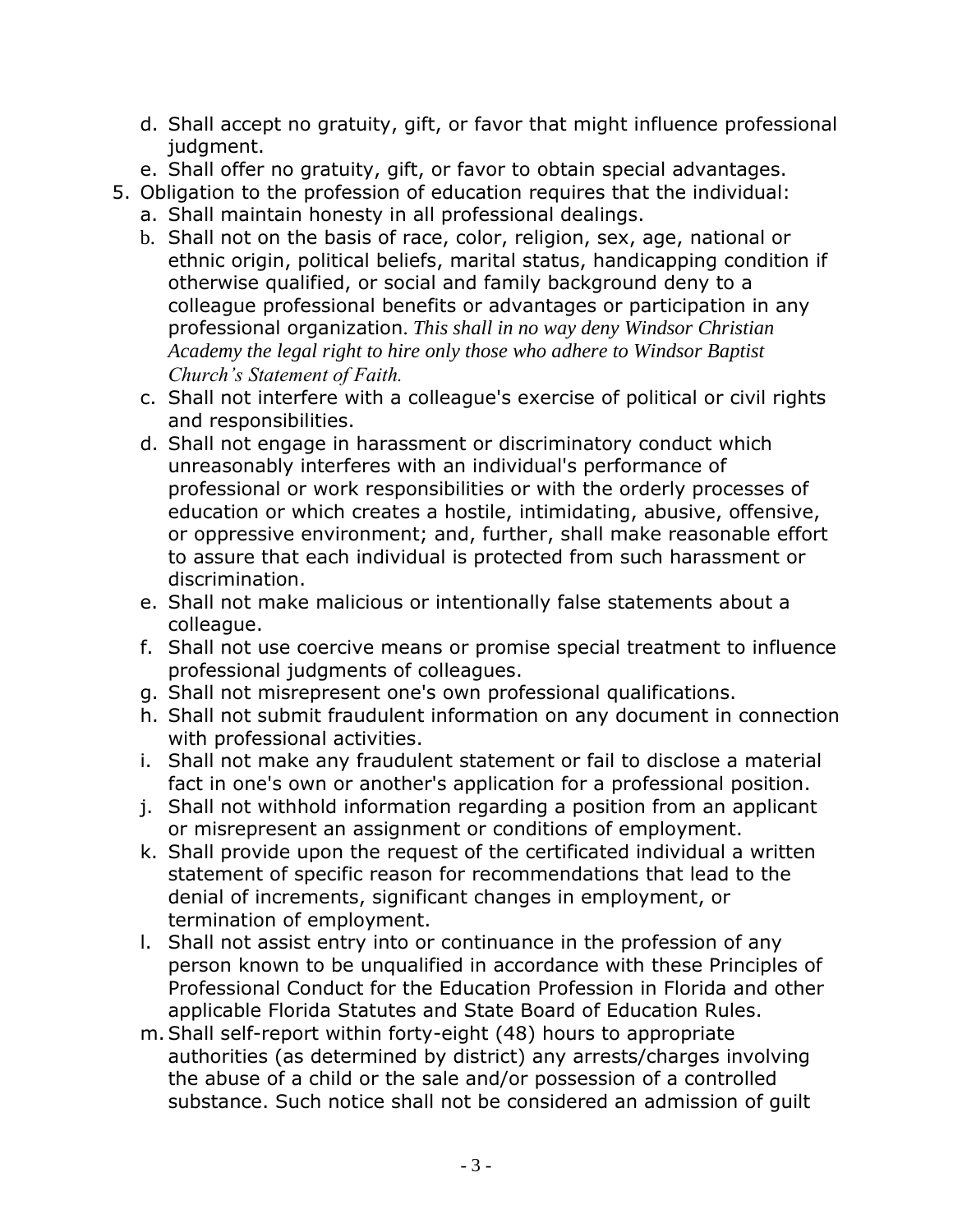nor shall such notice be admissible for any purpose in any proceeding, civil or criminal, administrative or judicial, investigatory or adjudicatory. In addition, shall self-report any conviction, finding of guilt, withholding of adjudication, commitment to a pretrial diversion program, or entering of a plea of guilty or Nolo Contendre for any criminal offense other than a minor traffic violation within forty-eight (48) hours after the final judgment. When handling sealed and expunged records disclosed under this rule, school districts shall comply with the confidentiality provisions of Sections 943.0585(4)(c) and 943.059(4)(c), Florida Statutes.

- n. Shall report to appropriate authorities any known allegation of a violation of the Florida School Code or State Board of Education Rules as defined in Section 1012.795(1), Florida Statutes.
- o. Shall seek no reprisal against any individual who has reported any allegation of a violation of the Florida School Code or State Board of Education Rules as defined in Section1012.795(1), Florida Statutes.
- p. Shall comply with the conditions of an order of the Education Practices Commission.
- q. Shall, as the supervising administrator, cooperate with the Education Practices Commission in monitoring the probation of a subordinate.

Specific Authority 229.053(1), 231.546(2)(b) FS. Law Implemented 231.546(2), 231.28 FS. History - New 7-6-82, Amended 12-20-83, Formerly 6B-1.06, Amended 8-10-92, 12-29-98.

#### **Employment Screening**

1. **Participating private schools must disqualify from employment any instructional personnel or school administrator who is convicted of an act listed under [Section 1012.315, Florida Statutes](http://www.leg.state.fl.us/statutes/index.cfm?mode=View%20Statutes&SubMenu=1&App_mode=Display_Statute&Search_String=1012.315&URL=CH1012/Sec315.HTM).**

To comply with this requirement, private schools should review the level 2 criminal history report received for each employee (obtained through the VECHS program) and disqualify any employee convicted of an offense listed in [Section](http://www.leg.state.fl.us/statutes/index.cfm?mode=View%20Statutes&SubMenu=1&App_mode=Display_Statute&Search_String=1012.315&URL=CH1012/Sec315.HTM)  [1012.315, Florida Statutes.](http://www.leg.state.fl.us/statutes/index.cfm?mode=View%20Statutes&SubMenu=1&App_mode=Display_Statute&Search_String=1012.315&URL=CH1012/Sec315.HTM) Please note that private schools must also continue to screen employees for the offenses listed in [Section 435.04, Florida Statutes.](http://www.leg.state.fl.us/Statutes/index.cfm?App_mode=Display_Statute&Search_String=&URL=Ch0435/SEC04.HTM&Title=-%3e2007-%3eCh0435-%3eSection%2004)

2. **Participating private schools must conduct an employment history check before employing instructional personnel or school administrators in any position that requires direct contact with students.**

This is completed by contacting the individual's previous employer and documenting the findings. If unable to contact a previous employer, the private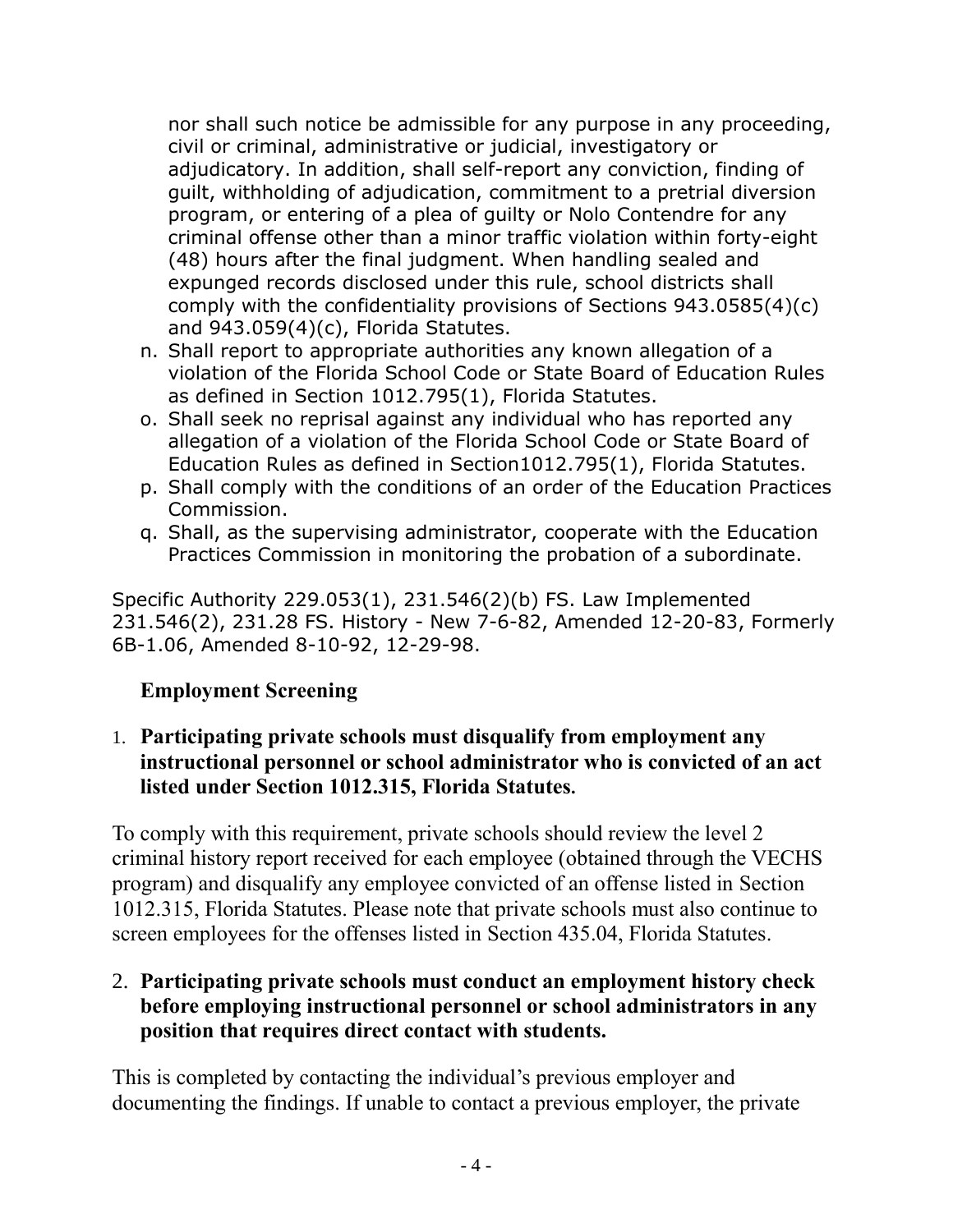school must document its efforts.

Please note that there is no standardized format for conducting and documenting employment history checks for private school personnel and administrators; however, verification efforts and findings should be documented in writing and maintained in the individual employee's file.

- 3. **Participating private schools must screen new instructional personnel or school administrators using the two employee screening tools developed by the Department of Education. New instructional personnel or school administrators are those individuals employed after the law became effective on July 1, 2008.**
	- a. [Professional Practices Database of Disciplinary Action](http://www.myfloridateacher.com/discipline/summary.aspx)

This database provides access to final orders issued by the Education Practices Commission and displays a summary of any disciplinary action taken against an individual's Florida educator certificate. Private schools should begin using this tool immediately to search the names of all instructional personnel and school administrators hired after July 1, 2008, and document the findings.

## b. **Teacher Certification Database (BEC-PASS) \*\*\*UPDATED\*\*\***

This database (also known as the **B**ureau of **E**ducator **C**ertification **P**artnership **A**ccess & **S**ervices **S**ystem -- **BEC-PASS**) provides information related to an educator's current certification status and employment history data.

Access to this database is available through the [Employment Screening Request](https://www.floridaschoolchoice.org/PrivateSchool/Screening_Request_Login.asp) link on the quick navigation bar when logged in as a private school. The link will redirect the user to the Educator Certification Web site.

On the Educator Certification Web site, private school users may search for a candidate by Social Security number, DOE number, or First and Last Name. If you search by Name and find too many applicants, you can further narrow your search by adding a Date of Birth to the search criteria.

After submitting a candidate for screening, the private school may print the results by selecting the **Print** link at the top, right corner of the screen. Additional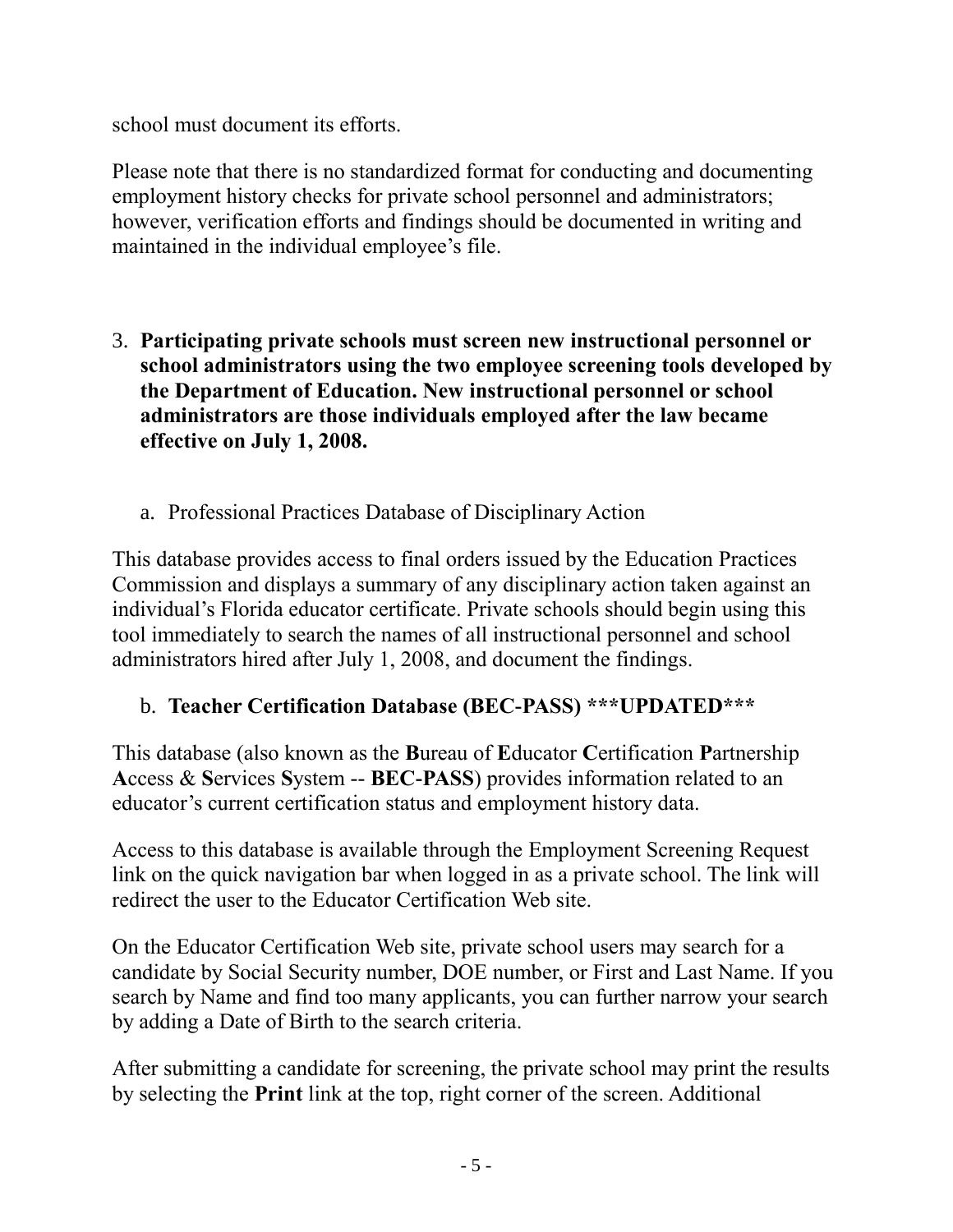instructions are available in the Web Application User Manual that is accessible by clicking the **Help** link and a [Reference Tool](https://www.floridaschoolchoice.org/privateschool/Screening_Request.asp) has been developed to assist private schools in understanding the Employment Screening responses that you will receive.

Private schools must screen all instructional personnel and school administrator employed after July 1, 2008. The findings may be used to support informed decision making, and the private school should maintain the findings in the individual employee's file.

## **Please submit any inquiries related to the Teacher Certification System to [EmploymentScreening@fldoe.org.](mailto:EmploymentScreening@fldoe.org)**

# **Duty to Report Misconduct**

The private school standards of ethical conduct must establish the **duty to report**, and **procedures for reporting**, alleged employee or administrator misconduct that affects the health, safety, or welfare of a student. *The procedure for reporting such misconduct is as follows:* 

- 1. *Misconduct of an employee or volunteer shall be reported to our principal, Chris Walters. His cell phone number is 352-328-8428.*
- 2. *Misconduct of our principal shall be reported to Sandy Register (the head of our school committee). Her home phone number is* 352-375-3591*.*
- 3. The standards must provide an **explanation of the employee liability protections** provided under ss. [39.203](http://www.leg.state.fl.us/statutes/index.cfm?mode=View%20Statutes&SubMenu=1&App_mode=Display_Statute&Search_String=39.203&URL=CH0039/Sec203.HTM) and [768.095,](http://www.leg.state.fl.us/statutes/index.cfm?mode=View%20Statutes&SubMenu=1&App_mode=Display_Statute&Search_String=768.095&URL=CH0768/Sec095.HTM) F.S.
- 4. Private schools must post a notice at the school stating that all employees have a duty to report actual cases of child abuse, abandonment, or neglect. The notice must include the statewide toll-free child abuse hotline number 1-800- 96ABUSE. *Windsor Christian Academy posts our duty to report child abuse posters in both our entrance alcove next to our student restrooms and just inside our school office door.*

#### **39.203 Immunity from liability in cases of child abuse, abandonment, or neglect.**--

(1)(a) Any person, official, or institution participating in good faith in any act authorized or required by this chapter, or reporting in good faith any instance of child abuse, abandonment, or neglect to the department or any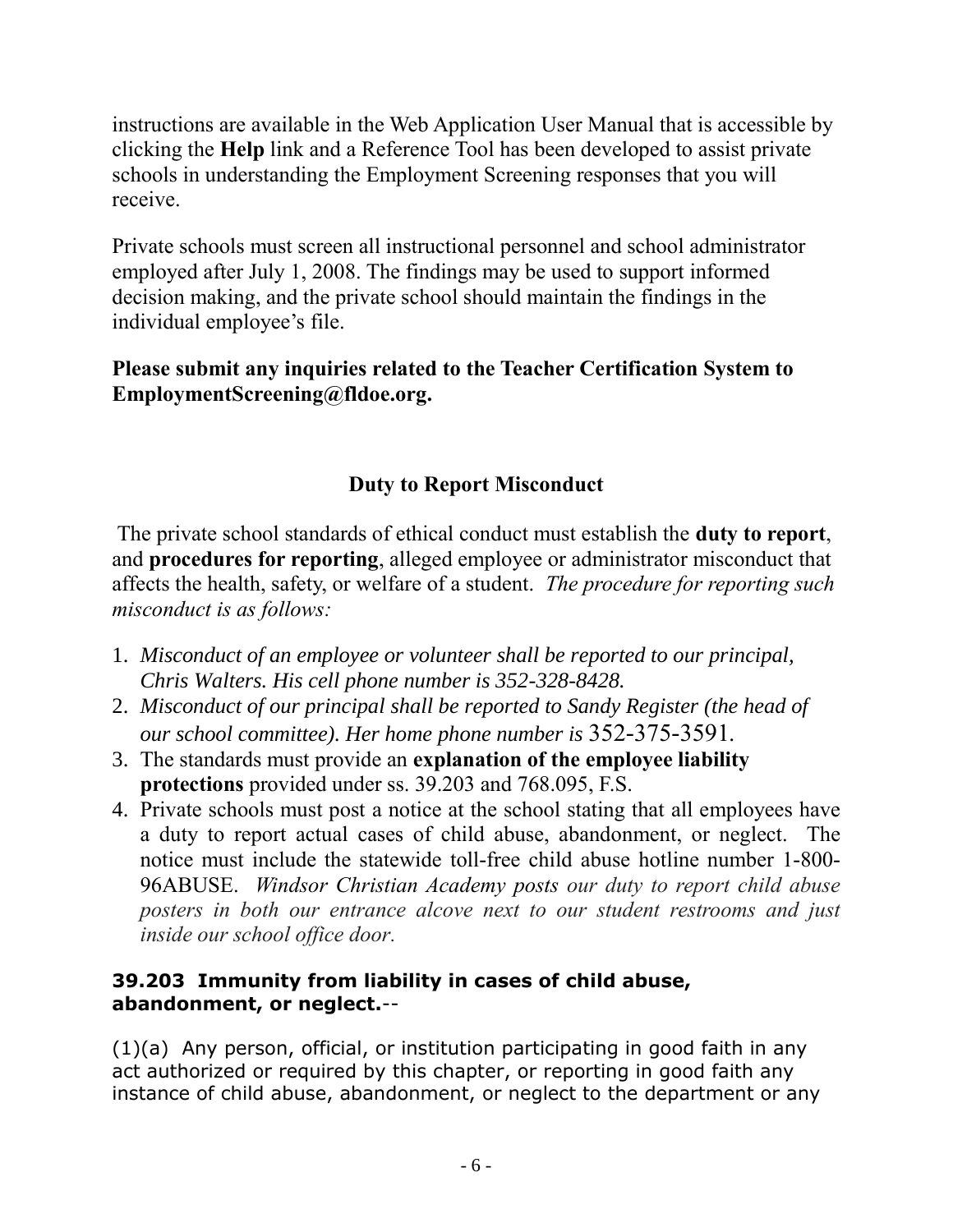law enforcement agency, shall be immune from any civil or criminal liability which might otherwise result by reason of such action.

(b) Except as provided in this chapter, nothing contained in this section shall be deemed to grant immunity, civil or criminal, to any person suspected of having abused, abandoned, or neglected a child, or committed any illegal act upon or against a child.

(2)(a) No resident or employee of a facility serving children may be subjected to reprisal or discharge because of his or her actions in reporting abuse, abandonment, or neglect pursuant to the requirements of this section.

(b) Any person making a report under this section shall have a civil cause of action for appropriate compensatory and punitive damages against any person who causes detrimental changes in the employment status of such reporting party by reason of his or her making such report. Any detrimental change made in the residency or employment status of such person, including, but not limited to, discharge, termination, demotion, transfer, or reduction in pay or benefits or work privileges, or negative evaluations within a prescribed period of time shall establish a rebuttable presumption that such action was retaliatory.

**768.095 Employer immunity from liability; disclosure of information regarding former or current employees.**--An employer who discloses information about a former or current employee to a prospective employer of the former or current employee upon request of the prospective employer or of the former or current employee is immune from civil liability for such disclosure or its consequences unless it is shown by clear and convincing evidence that the information disclosed by the former or current employer was knowingly false or violated any civil right of the former or current employee protected under chapter 760.

## **Training on Ethical Conduct**

The standards must require private school instructional personnel and administrators to **complete training** on the adopted standards of ethical conduct. Documentation demonstrating that training was completed by each employee and school administrator will be required as part of the compliance application/renewal process.